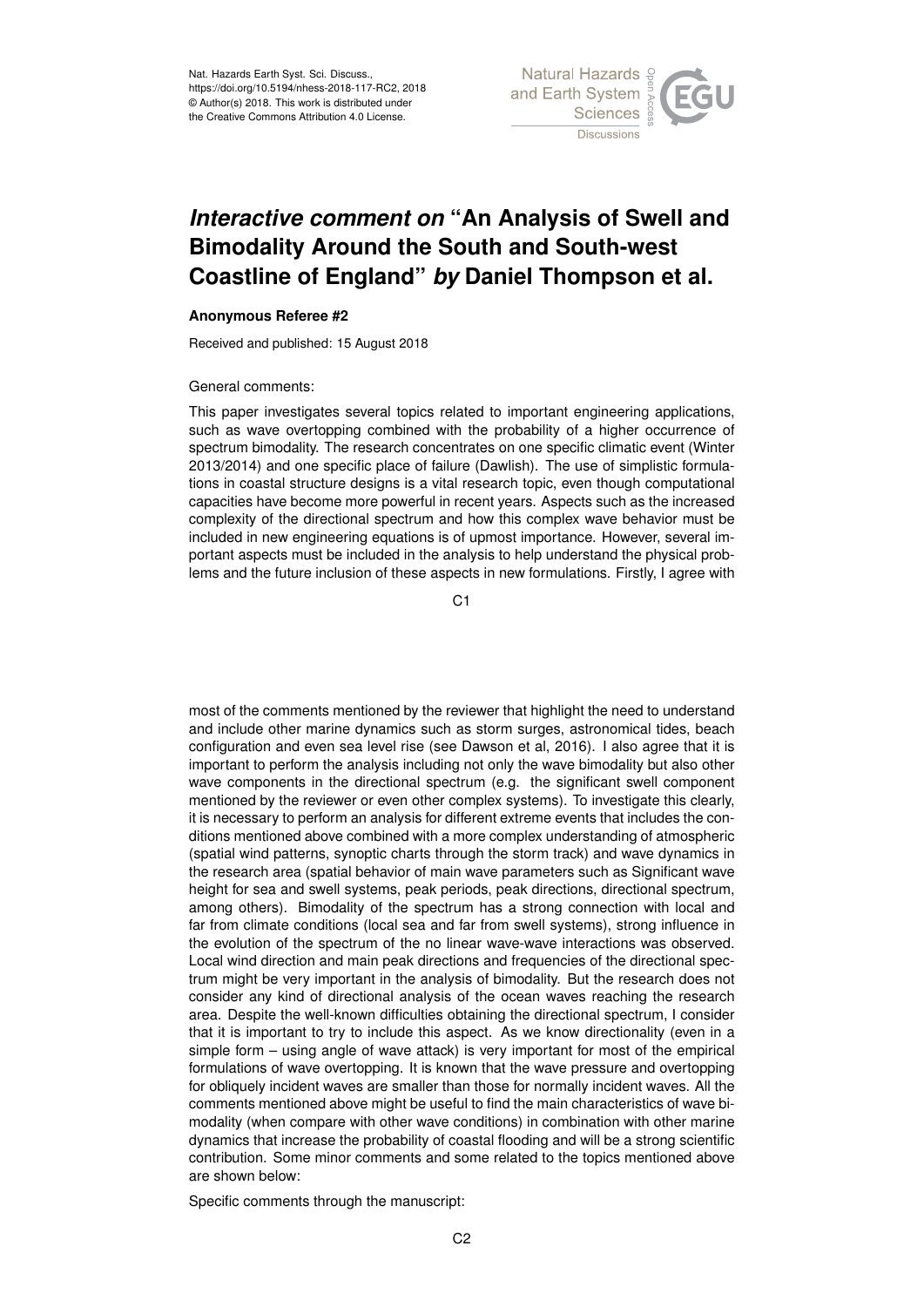1) Line 24: Please include other scientific references confirming this behavior. Include the paper called Computational Investigation of the Effects of Bimodal Seas on Wave Overtopping by Thompson et al. (2016). 2) Wave buoy data section. Comment: Please consider including a brief description of the study area, and please include a description of the general climate during the year. What about the Met Office's network of Marine Automatic Weather Stations (MAWS) consisting of 11 moored buoys? 3) Figure 1. Please include more details on this figure: coordinates, names, a map with a general location, etc. A map showing the continental shelf (including bathymetry) might be useful given the importance of this area on wave process. Please use a more detailed title that includes the research area. Please describe more details about the spectrum construction. Some instrumental buoys present several drawbacks related with these estimations. Please include the names of the buoys employed for the main analysis in Looe Bay (Section 1), Dawlish (Section 2) and Rustington (Section 3). 4) Partitioning method. Given the possible differences between the partitioning methods, please explain why you not did use other partitioning methods. 5) In the manuscript, the following asseveration is included: The method does not classify multi-peak spectra (more than two peaks). If the algorithm is unable to choose a suitable separation frequency, the spectrum is flagged and the separation frequency chosen manually (by eye). Given these drawbacks why were other methods not tested? 6) Figure 3. Please include the energy spectrum units (m2/Hz) 7) Title 3 Winter 2013/2014. Please consider having a more clear title for this section, e.g. Description of climatology during the 2013/2014 winter season. 8) In the next text: The purpose of providing Table 4 in this data analysis is to highlight the overall contribution coastal flooding played to the total damage caused by the winter storms. Comment: This is the main reason why the climate must be explained briefly in the study area section proposed. 9) In the text: Significant wave height and energy content. Comment: Please explain the concept employed for energy content. The connection between Psc and energy content is not clear. Please explain the exact definition of energy content. 10) In general: Please include in the Figures all the places mentioned throughout the paper. 11) Figure 4. Please improve the quality

C3

of this figure. Try to add the coordinates in latitude and longitude. Please try to edit the original Synoptic chart to increase the quality of the coastline using another color or line style. Please add the bottom boarder line of the figure. Is possible to add the evolution of the storm toward the research area for different dates? See the following link as an example. http://www.mwis.org.uk/synoptic-charts. 12) In the text: In Section 1, Hm0 increases slightly with the arrival of the storm. Comment: Please clarify this analysis. The exact date of this analysis is not clear. A joint analysis of storm track information and wave parameters must be performed clearly. 13) In the text: unrealistically large wave heights are detected from the 5th February in Section 1. Comment: Please discuss the reason why this behavior (Unrealistically large wave heights) is not observed in the Perranporth location. I suggest including information about the track of the storm and some directional information about the ocean waves. The direction of the swell pattern traveling toward the research area can be very important for wave evolution through time. The evolution of storm direction can help to explain this behavior. 14) In the text: Porthleven experienced the greatest increase in energy content during the first day of the storm, 3rd February. The buoy at Perranporth detected the largest increase in energy content on the second day, 4th February. Comment: with a low value when compared to Porthleven. Try to discuss the relationship with the buoy location. 15) In the text: Perranporth wave buoy is the only buoy located on the northern tip of the south-west. The location explains the observed differences in conditions and is the only location that detected a continued increase in wave height and period on the second day of the storm. The results for Section 1 suggest locations along the northern tip of the south-west coast are more exposed to severe and prolonged wave conditions generated by storms with a track similar to the one in this period. Comment: This is one of the most important topics. For that reason, the quality of the discussion could be increased if a pattern of the spatial wave and storm evolution could be included in the paper. This would help to understand wave transformation toward the research area (other physical processes can be explained better). 16) In the text: Extensive damage occurred in Section 2 at Dawlish during this storm period, where key railway protec